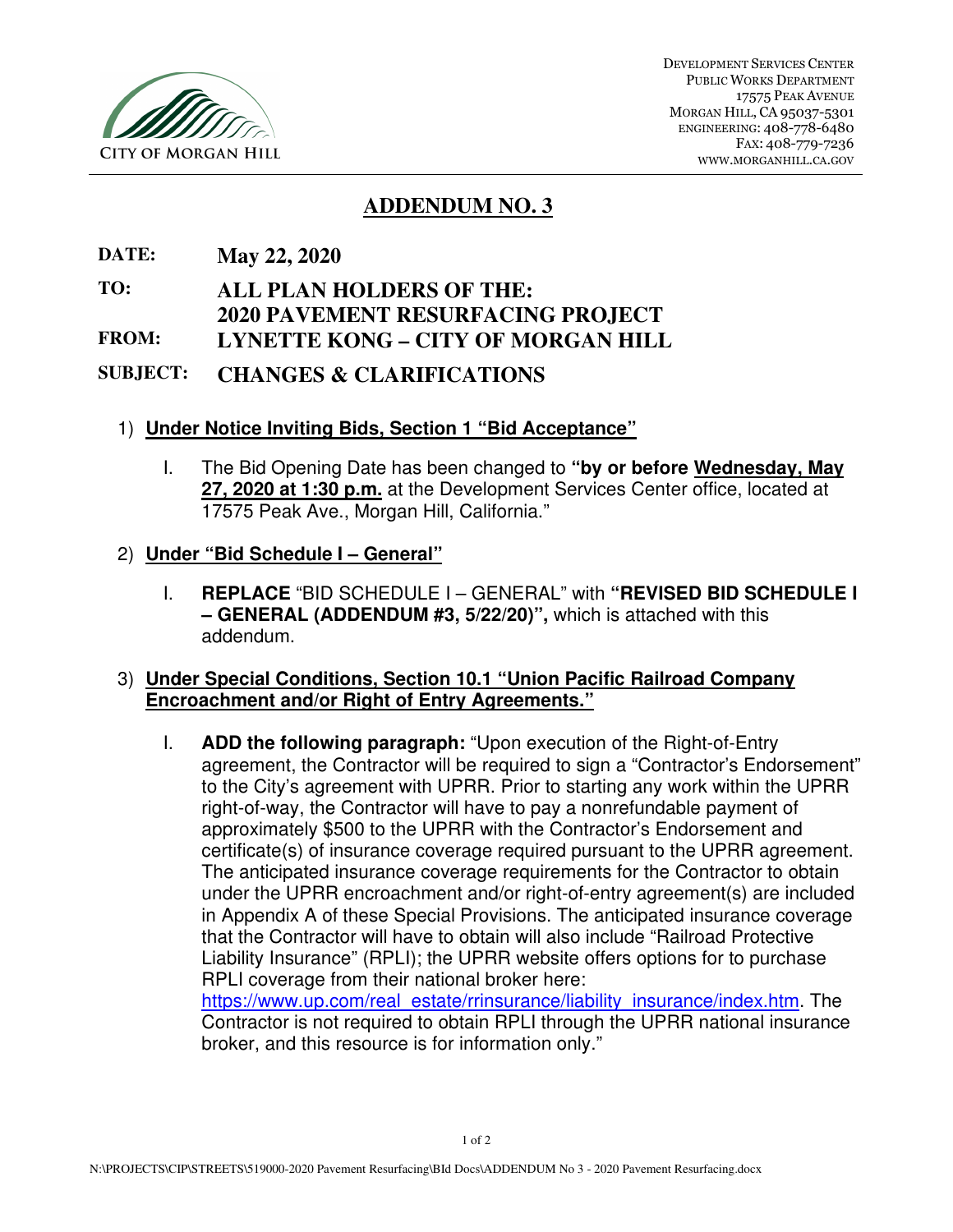#### 4) **Under Special Conditions**

I. **ADD Appendix A: Anticipated UPRR Right-of-Entry Agreement Insurance Requirements"** to the end of the Special Provisions**.** 

Attachments: 1) Revised Bid Schedule I – General (Addendum #3, 5/22/2020) (3 pages); 2) Appendix A: Anticipated UPRR Right-of Entry Agreement Insurance Requirements (5 pages, including cover)

#### ADDENDUM ACKNOWLEDGMENT

Bidder acknowledges receipt of this addendum, which shall be attached to the proposal.

Contractor's Representative Date

#### **THIS DOCUMENT AND THE ATTACHMENTS SHALL BECOME PART OF THE PROJECTS SPECIFICATION**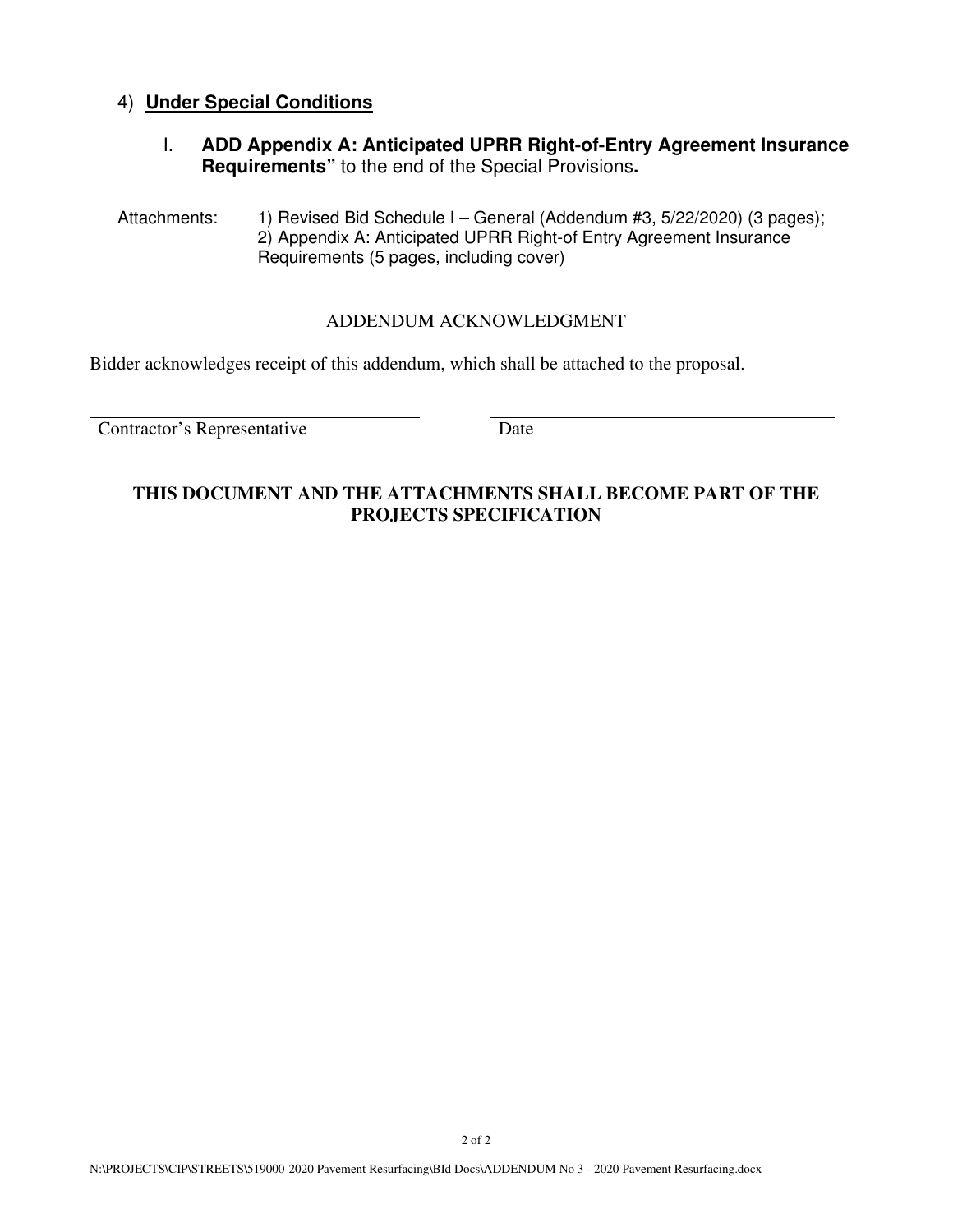## **REVISED BID SCHEDULE I – GENERAL (ADDENDUM #3, 5/22/2020)**

## **2020 Pavement Resurfacing Project**

**This Bid Schedule must be completed in ink and must be included with the sealed Bid Proposal. The unit cost for each item must be inclusive of all costs, whether direct or indirect, including profit and overhead. The sum of all amounts entered in the "Extended Total" column must be identical to the Base Bid price entered in Section 1 of the Bid Proposal Form. Quantities shown are required for bid purposes and may or may not be final pay quantities. Actual quantities, if different, must be substantiated during the Project by the Contractor (either by field measurement, trucking tags, or other means acceptable to the Engineer).** 

| <b>Bid</b><br>Item | Description of Bid Item                                    | Approximate<br>Quantity/Unit of<br>Measure | <b>Unit Price</b> | Extended<br>Total |
|--------------------|------------------------------------------------------------|--------------------------------------------|-------------------|-------------------|
| 1                  | Mobilization                                               | 1 <sub>LS</sub>                            | \$                | \$                |
| $\overline{2}$     | <b>Traffic Control Systems</b>                             | 1 <sub>LS</sub>                            | \$                | \$                |
| 3                  | <b>Remove Pavement</b><br>Markers, Striping, &<br>Markings | 1 <sub>LS</sub>                            | \$                | \$                |
| $\overline{4}$     | <b>Temporary Pavement</b><br>Delineation                   | 1 <sub>LS</sub>                            | \$                | \$                |
| 5                  | 6' Wide Wedge Grind (2")                                   | 12,140 LF                                  | \$                | \$                |
| 6                  | 12' Wide Wedge Grind (2")                                  | 5,835 LF                                   | \$                | \$                |
| $\overline{7}$     | 20' Wide Cold Planing at<br>Overlay Conforms (2")          | 17,770 SF                                  | \$                | $\mathfrak{P}$    |
| 8                  | 2" Full Pavement Grind                                     | 214,400 SF                                 | \$                | \$                |
| 9                  | <b>Pavement Micro-Milling</b>                              | 340,405 SF                                 | \$                | \$                |
| 10                 | Crack Seal (Revocable)                                     | 200,000 LF                                 | \$                | \$                |
| 11                 | 4" Full Depth AC Pavement<br>Repair (Revocable)            | 6,410 SF                                   | \$                | \$                |
| 12                 | 6" Full Depth AC Pavement<br>Repair (Revocable)            | 41,700 SF                                  | \$                | \$                |
| 13                 | 3" Cold-in-Place Recycling<br>(CIR)                        | 193,975 SF                                 | \$                | \$                |
| 14                 | <b>Asphalt Concrete Overlay</b>                            | 7,715 TONS                                 | \$                | \$                |
| 15                 | Slurry Seal (Type II)                                      | 45,160 SY                                  | \$                | \$                |
| 16                 | <b>Type E Traffic Detection</b><br>Loops                   | 127 EA                                     | \$                | \$                |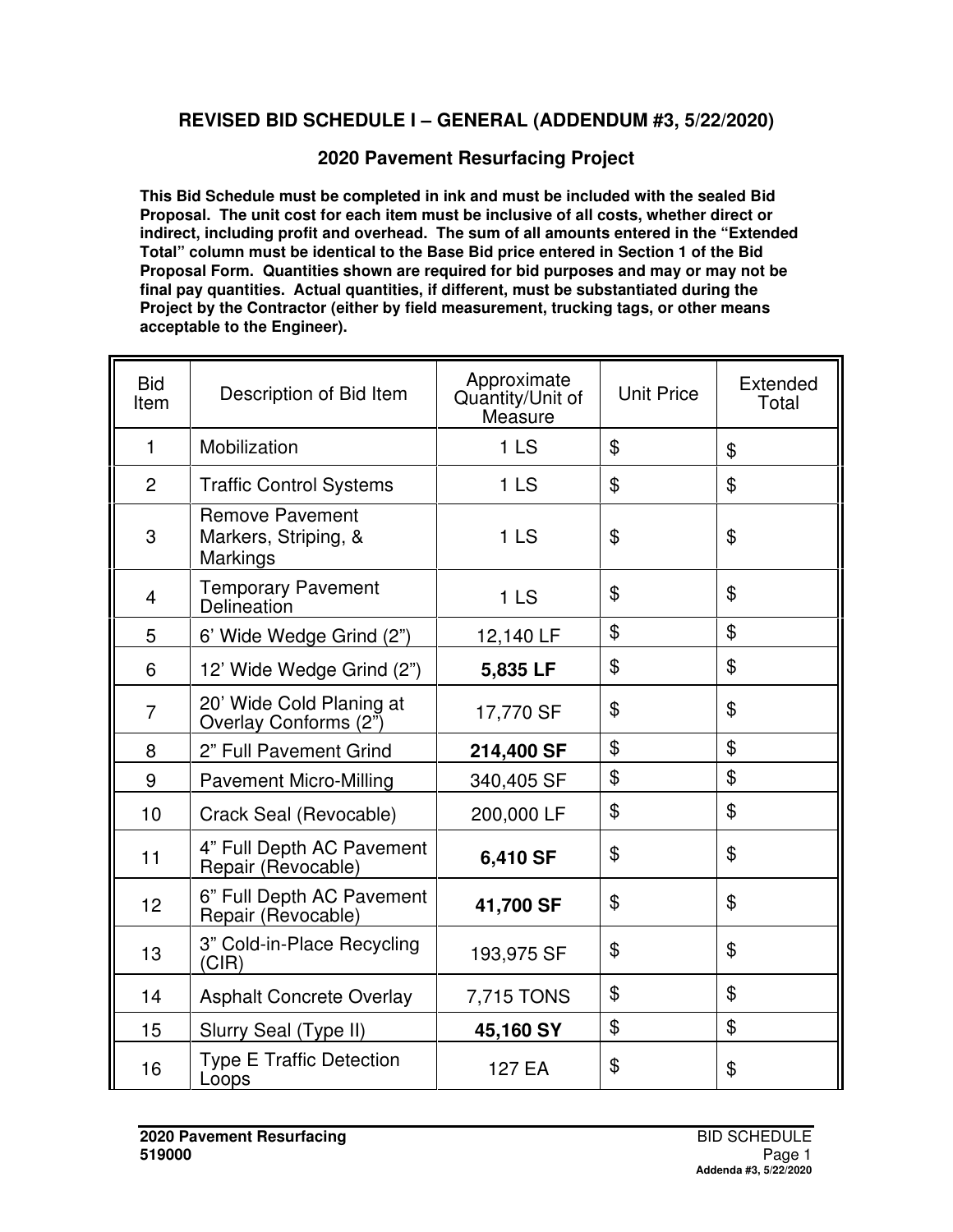| 17 | Type E (Modified) Traffic<br>Detection Loops                  | 32 EA     | \$<br>\$ |
|----|---------------------------------------------------------------|-----------|----------|
| 18 | Lower & Raise Valve Box<br>& Cover                            | 28 EA     | \$<br>\$ |
| 19 | Lower & Raise Manhole<br>Frame & Cover                        | 18 EA     | \$<br>\$ |
| 20 | Lower & Raise Monument<br>Box & Cover                         | 13 EA     | \$<br>\$ |
| 21 | Raise Manhole Frame &<br>Cover                                | 17 EA     | \$<br>\$ |
| 22 | Raise Valve Box & Cover                                       | 27 EA     | \$<br>\$ |
| 23 | Raise Monument Box &<br>Cover                                 | 2 EA      | \$<br>\$ |
| 24 | 8" Striping (White)                                           | 270 LF    | \$<br>\$ |
| 25 | 12" Striping - Limit Lines,<br>Crosswalks (White &<br>Yellow) | 5,425 LF  | \$<br>\$ |
| 26 | 24" Striping (White &<br>Yellow)                              | 315 LF    | \$<br>\$ |
| 27 | Striping, Detail 9                                            | 16,470 LF | \$<br>\$ |
| 28 | Striping, Detail 21                                           | 700 LF    | \$<br>\$ |
| 29 | Striping, Detail 22                                           | 455 LF    | \$<br>\$ |
| 30 | Striping, Detail 25                                           | 3,500 LF  | \$<br>\$ |
| 31 | Striping, Detail 27B                                          | 35 LF     | \$<br>\$ |
| 32 | Striping, Detail 29                                           | 500 LF    | \$<br>\$ |
| 33 | Striping, Detail 32                                           | 445 LF    | \$<br>\$ |
| 34 | Striping, Detail 37B                                          | 475 LF    | \$<br>\$ |
| 35 | Striping, Detail 38                                           | 5,554 LF  | \$<br>\$ |
| 36 | Striping, Detail 39                                           | 13,790 LF | \$<br>\$ |
| 37 | Striping, Detail 39A                                          | 3,135 LF  | \$<br>\$ |
| 38 | Striping, Detail 41                                           | 135 LF    | \$<br>\$ |
| 39 | Bike Lane Symbol with<br>Person & Bike Lane Arrow             | 38 EA     | \$<br>\$ |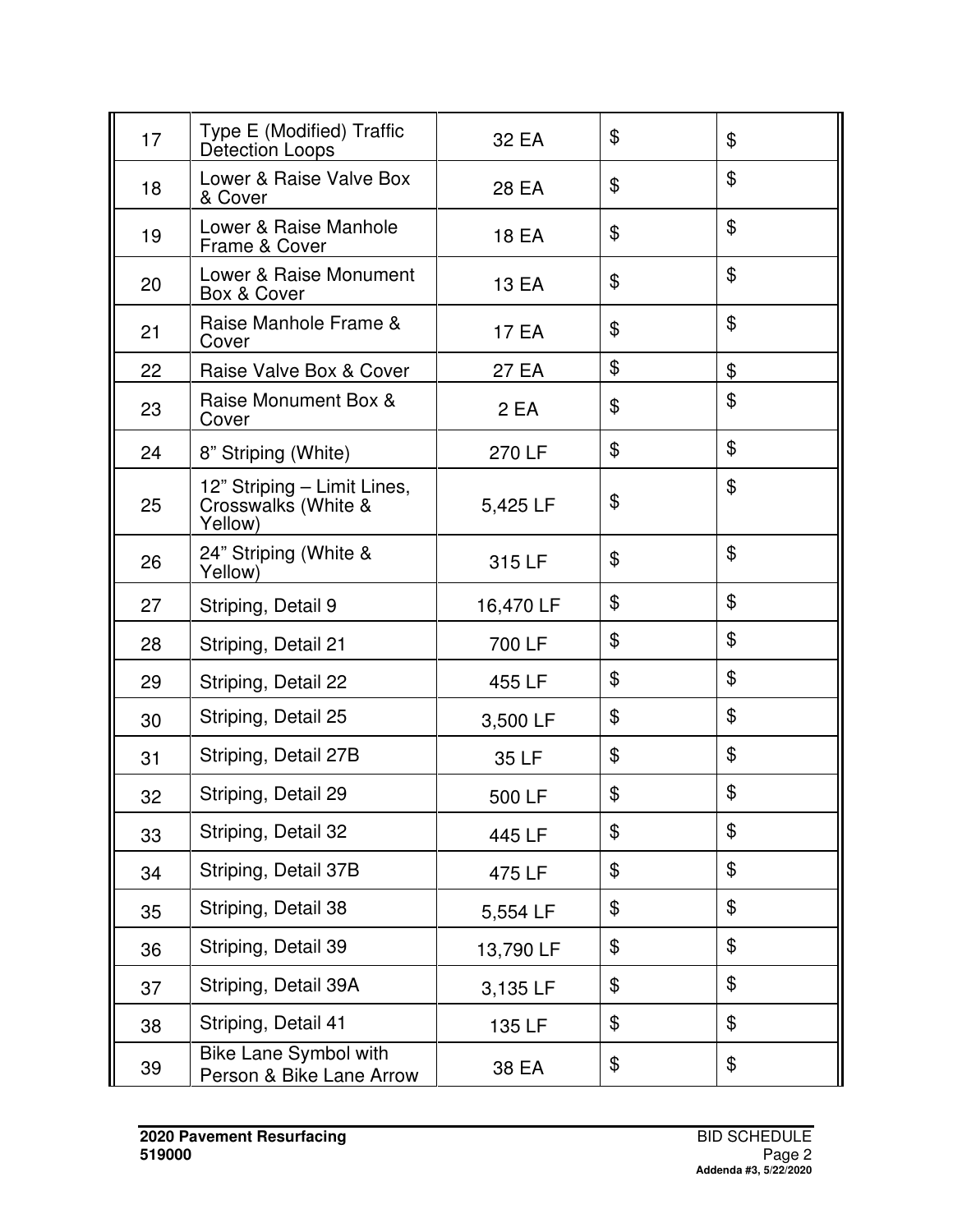| 40 | Markings & Legends<br>(White & Yellow)                           | 2,865 SF | \$       | \$       |
|----|------------------------------------------------------------------|----------|----------|----------|
| 41 | Two-Way Blue Hydrant<br><b>Reflectors</b>                        | 47 EA    | \$       | \$       |
| 42 | <b>Preformed Green</b><br><b>Thermoplastic Markings</b>          | 5,755 SF | \$       | \$       |
| 43 | Sign & Pole                                                      | 8 EA     | \$       | \$       |
| 44 | <b>Project Funding Sign</b><br><b>Installation &amp; Removal</b> | 4 EA     | \$       | \$       |
| 45 | <b>Supplemental Work</b>                                         | 1LS      | \$50,000 | \$50,000 |
|    | Bid Schedule I Total Items (Items #1 – 45):                      |          |          |          |

**Bid Schedule I Total:** \$

END OF BID SCHEDULE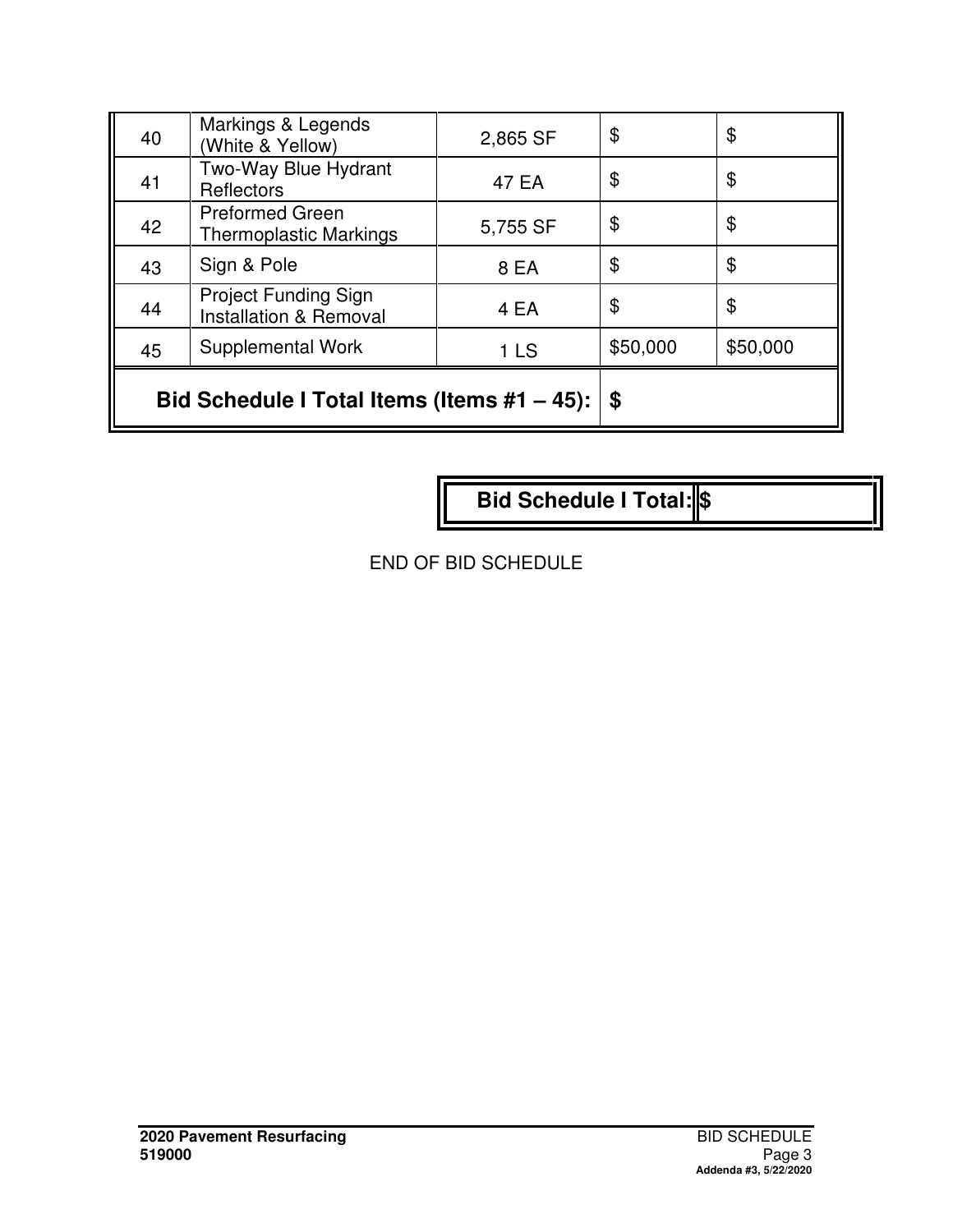APPENDIX A: Anticipated UPRR Right-of-Entry Agreement Insurance Requirements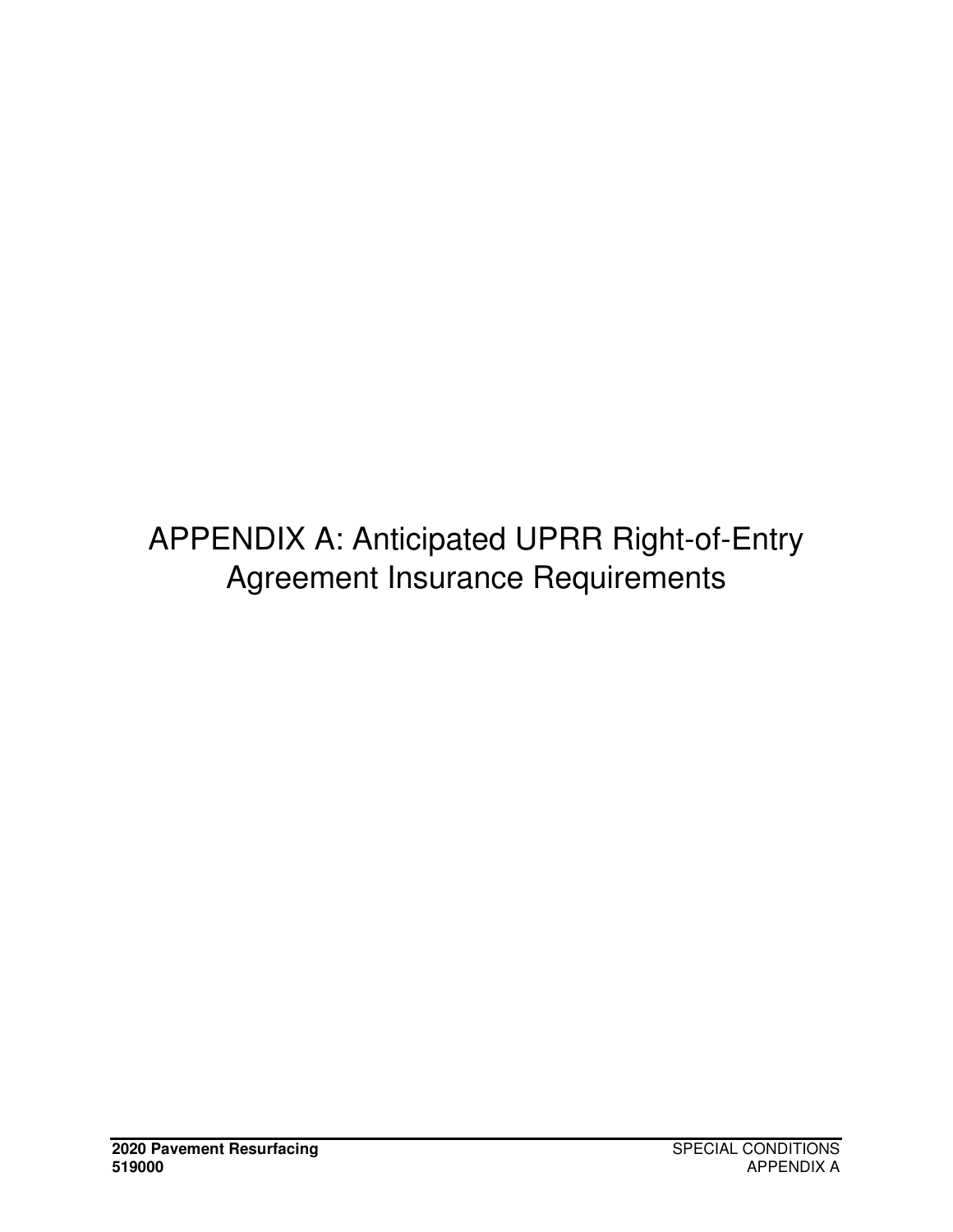**ROE 880702** Form Approved, AVP-Law

Rev 090506

#### **EXHIBIT C**

#### **Union Pacific Railroad Contract Insurance Requirements**

#### **Right of Entry Agreement**

Licensee shall, at its sole cost and expense, procure and maintain during the life of this Agreement (except as otherwise provided in this Agreement) the following insurance coverage:

A. **Commercial General Liability** insurance. Commercial general liability (CGL) with a limit of not less than \$5,000,000 each occurrence and an aggregate limit of not less than \$10,000,000. CGL insurance must be written on ISO occurrence form CG 00 01 12 04 (or a substitute form providing equivalent coverage).

The policy must also contain the following endorsement, which must be stated on the certificate of insurance:

Contractual Liability Railroads ISO form CG 24 17 10 01 (or a substitute form providing  $\bullet$ equivalent coverage) showing "Union Pacific Railroad Company Property" as the Designated Job Site.

**B.** Business Automobile Coverage insurance. Business auto coverage written on ISO form CA 00 01 (or a substitute form providing equivalent liability coverage) with a combined single limit of not less \$2,000,000 for each accident.

The policy must contain the following endorsements, which must be stated on the certificate of insurance:

- Coverage For Certain Operations In Connection With Railroads ISO form CA 20 70 10 01 (or a  $\bullet$ substitute form providing equivalent coverage) showing "Union Pacific Railroad Company Property" as the Designated Job Site.
- $\bullet$ Motor Carrier Act Endorsement - Hazardous materials clean up (MCS-90) if required by law.

C. Workers Compensation and Employers Liability insurance. Coverage must include but not be limited to:

Licensee's statutory liability under the workers' compensation laws of the state(s) affected by this Agreement.

Employers' Liability (Part B) with limits of at least \$500,000 each accident, \$500,000 disease policy limit \$500,000 each employee.

If Licensee is self-insured, evidence of state approval and excess workers compensation coverage must be provided. Coverage must include liability arising out of the U.S. Longshoremen's and Harbor Workers' Act, the Jones Act, and the Outer Continental Shelf Land Act, if applicable.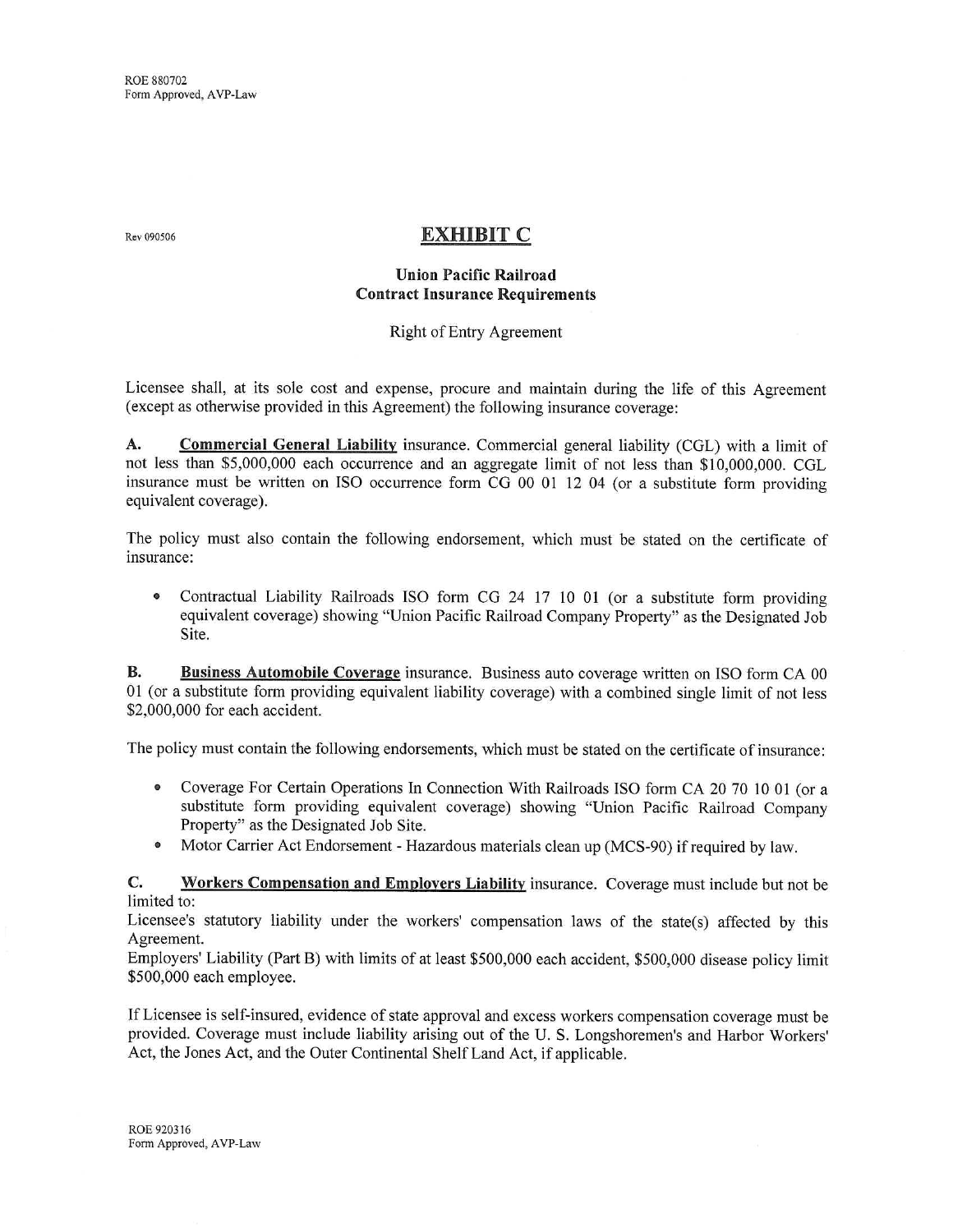D. Railroad Protective Liability insurance. Licensee must maintain Railroad Protective Liability insurance written on ISO occurrence form CG 00 35 12 04 (or a substitute form providing equivalent coverage) on behalf of Railroad as named insured, with a limit of not less than \$2,000,000 per occurrence and an aggregate of \$6,000,000. A binder stating the policy is in place must be submitted to Railroad before the work may be commenced and until the original policy is forwarded to Railroad.

E. **Umbrella or Excess** insurance. If Licensee utilizes umbrella or excess policies, these policies must "follow form" and afford no less coverage than the primary policy.

F. Pollution Liability insurance. Pollution Liability coverage must be included when the scope of the work as defined in the Agreement includes installation, temporary storage, or disposal of any "hazardous" material that is injurious in or upon land, the atmosphere, or any watercourses; or may cause bodily injury at any time.

Pollution liability coverage must be written on ISO form Pollution Liability Coverage Form Designated Sites CG 00 39 12 04 (or a substitute form providing equivalent liability coverage), with limits of at least \$5,000,000 per occurrence and an aggregate limit of \$10,000,000.

If the scope of work as defined in this Agreement includes the disposal of any hazardous or nonhazardous materials from the job site, Licensee must furnish to Railroad evidence of pollution legal liability insurance maintained by the disposal site operator for losses arising from the insured facility accepting the materials, with coverage in minimum amounts of \$1,000,000 per loss, and an annual aggregate of \$2,000,000.

#### **Other Requirements**

G. All policy(ies) required above (except business automobile, worker's compensation and employers liability) must include Railroad as "Additional Insured" using ISO Additional Insured Endorsement CG 20 26, (or substitute form(s) providing equivalent coverage). The coverage provided to Railroad as additional insured shall not be limited by Licensee's liability under the indemnity provisions of this Agreement. BOTH LICENSEE AND RAILROAD EXPECT THAT UNION PACIFIC RAILROAD COMPANY WILL BE PROVIDED WITH THE BROADEST POSSIBLE COVERAGE AVAILABLE BY OPERATION OF LAW UNDER ISO ADDITIONAL INSURED FORM CG 20 26.

H. Punitive damages exclusion, if any, must be deleted (and the deletion indicated on the certificate of insurance), unless (a) insurance coverage may not lawfully be obtained for any punitive damages that may arise under this agreement, or (b) all punitive damages are prohibited by all states in which this agreement will be performed..

I. Licensee waives all rights against Railroad and its agents, officers, directors and employees for recovery of damages to the extent these damages are covered by the workers compensation and employers liability or commercial umbrella or excess liability insurance obtained by Licensee required by this agreement.

J. Prior to commencing the work, Licensee shall furnish Railroad with a certificate(s) of insurance, executed by a duly authorized representative of each insurer, showing compliance with the insurance requirements in this Agreement.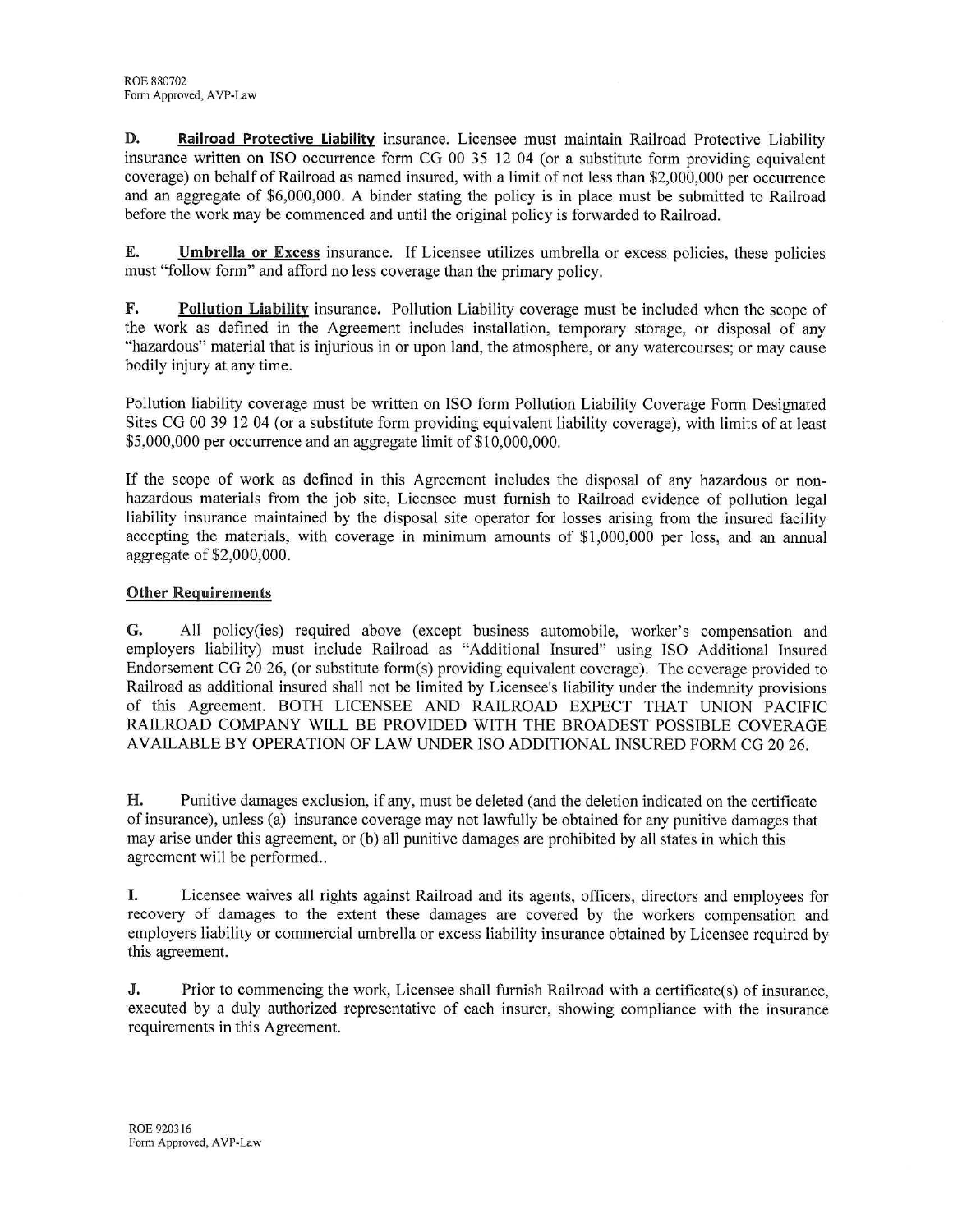K. All insurance policies must be written by a reputable insurance company acceptable to Railroad or with a current Best's Insurance Guide Rating of A- and Class VII or better, and authorized to do business in the state(s) in which the work is to be performed.

L. The fact that insurance is obtained by Licensee will not be deemed to release or diminish the liability of Licensee, including, without limitation, liability under the indemnity provisions of this Agreement. Damages recoverable by Railroad from Licensee or any third party will not be limited by the amount of the required insurance coverage.